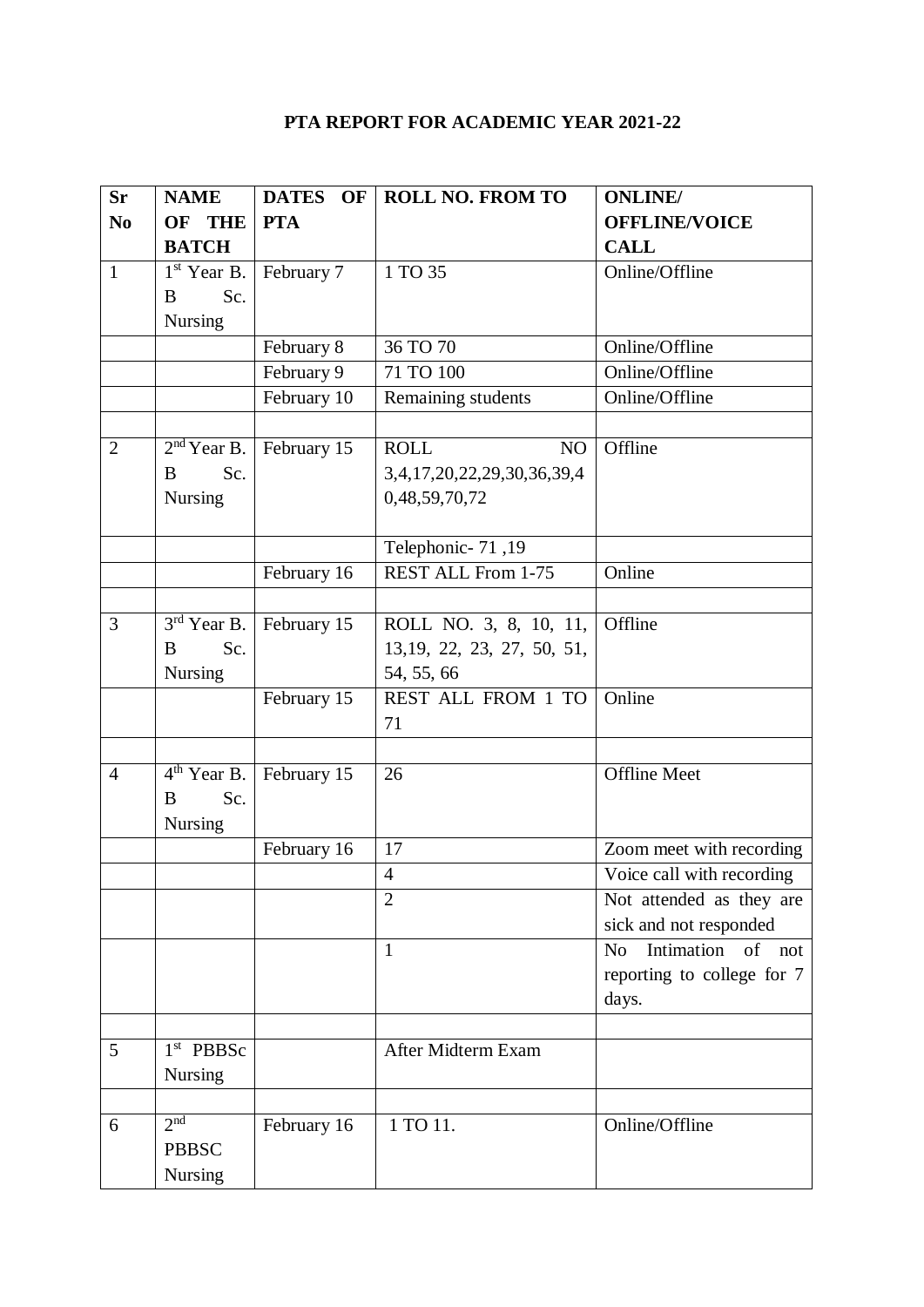|   |                        | Roll no 12 to 15 have not |                |
|---|------------------------|---------------------------|----------------|
|   |                        | responded                 |                |
|   |                        |                           |                |
|   |                        |                           |                |
| 7 | 1 <sup>st</sup><br>MSc | After Midterm Exam        |                |
|   | Nursing                |                           |                |
|   |                        |                           |                |
| 8 | 2 <sup>nd</sup><br>MSc | $1$ to $6$                | Online/offline |
|   | Nursing                |                           |                |
|   |                        |                           |                |

#### **MEETING REPORTS**

## **1 st Year BBSC Nursing**

During the meeting Mr Zuber Ahmed Sanadi, the class Coordinator discussed about the execution of the curriculum. Each parent had a detailed discussion over the progress report regarding specific academic, behavioural and extracurricular performance.

## 2<sup>nd</sup> Year BBSC Nursing

Parent Teachers Association was conducted on February 15, 2022 after midterm examination via direct visit, Voice call and Zoom meet. The progress reports prepared were explained and showed to the parents. The respective recording of each parent student zoom meet was recorded and the parents who have visited directly, the report was shown and the signature and acknowledgment were taken. Parents had an enthusiastic approach to know about their child's improvement and as well as the areas to be improved. Counselling was given by the respective Coordinator to based on the academic needs of the student; they were further counselled to perform better next time to avoid any lack in the internal examination. The parents also agreed to cooperate and interact regarding their child's future performance

## 3<sup>rd</sup> Year BBSC Nursing

Parent Teachers Association was conducted in the month of February after the midterm examination via zoom meet and physicals visit. The progress reports prepared were explained and showed via zoom meet to the parents. The respective recording of each parent student zoom meet was recorded. The progress report was shown to the parents and they signed and acknowledged the progress report and discussion. Parents were indeed happy to know about their child's improvement and as well as the areas to be improved. Counselling was given by the respective Coordinator to fulfil the academic and behavioural deficits and further next time to avoid any lack in the internal examination.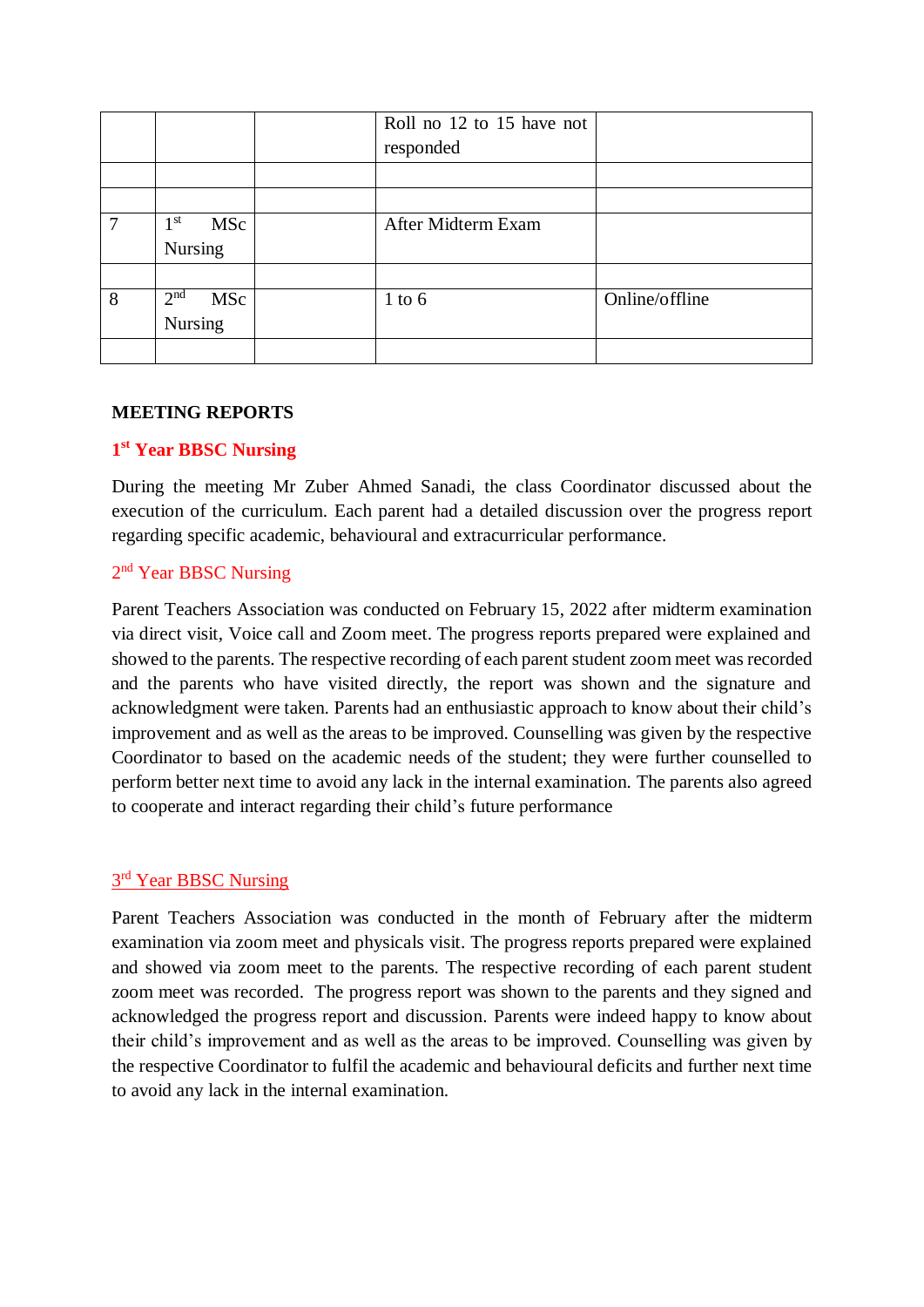#### 4<sup>th</sup> Year BBSC Nursing

Parent Teachers Association was conducted in the month of February after the midterm examination via zoom meet and physicals visit. The progress reports prepared were explained and showed via zoom meet to the parents. The respective recording of each parent student zoom meet was recorded. The progress report was shown to the parents and they signed and acknowledged the progress report and discussion. Parents were indeed happy to know about their child's improvement and as well as the areas to be improved. Counselling was given by the respective Coordinator to fulfil the academic and behavioural deficits and further next time to avoid any lack in the internal examination. Two Students who have not responded for the meeting, a formal mail was sent to the parents and requested to attend the meeting.

#### Ist PBBSC Nursing

PTA will be conducted after Midterm exam

## 2<sup>nd</sup> PBBSC Nursing

First meeting of PTA was held on 16/02/2022 at 10.00AM over the telephone and Online zoom Meeting by the Mr. Prasad Kanawade, faculty of D Y Patil University School of Nursing.

Zoom meeting Id and password was shared with all the students and parents for the zoom meeting.

Parents who could not come physically, PTA meeting was taken online. The objectives of the meeting was to discuss the academics plan and how the students are expected to perform and progress. The student's performance in the midterm examination was discussed with their parents/spouse. The coordinators reported the student's completion of stipulated assignments. Overall, the PTA meeting was encouraging. Mr. Prasad also explains about the students' posting plan and duration of the posing. Coordinator also explained about the schematic scheduled plan for passing for each subject and attendance mandatory for each subject both in the theory and clinical.

## 1<sup>ST</sup> YEAR MSC NURSING

After Midterm exam

## 2 ND YEAR MSC NURSING

Communication between parents and teachers is essential to student success in the classroom. As part of this communication, Dr Rita met with the parents to discuss what is being taught and how the student is progressing. Following either type of meeting, she provided the progress report that summarized what was discussed, and copies were retained as records after parent acknowledged with their signatures. Writing this in a clear, professional manner helped finalize the meeting and established mutually agreed-upon action items.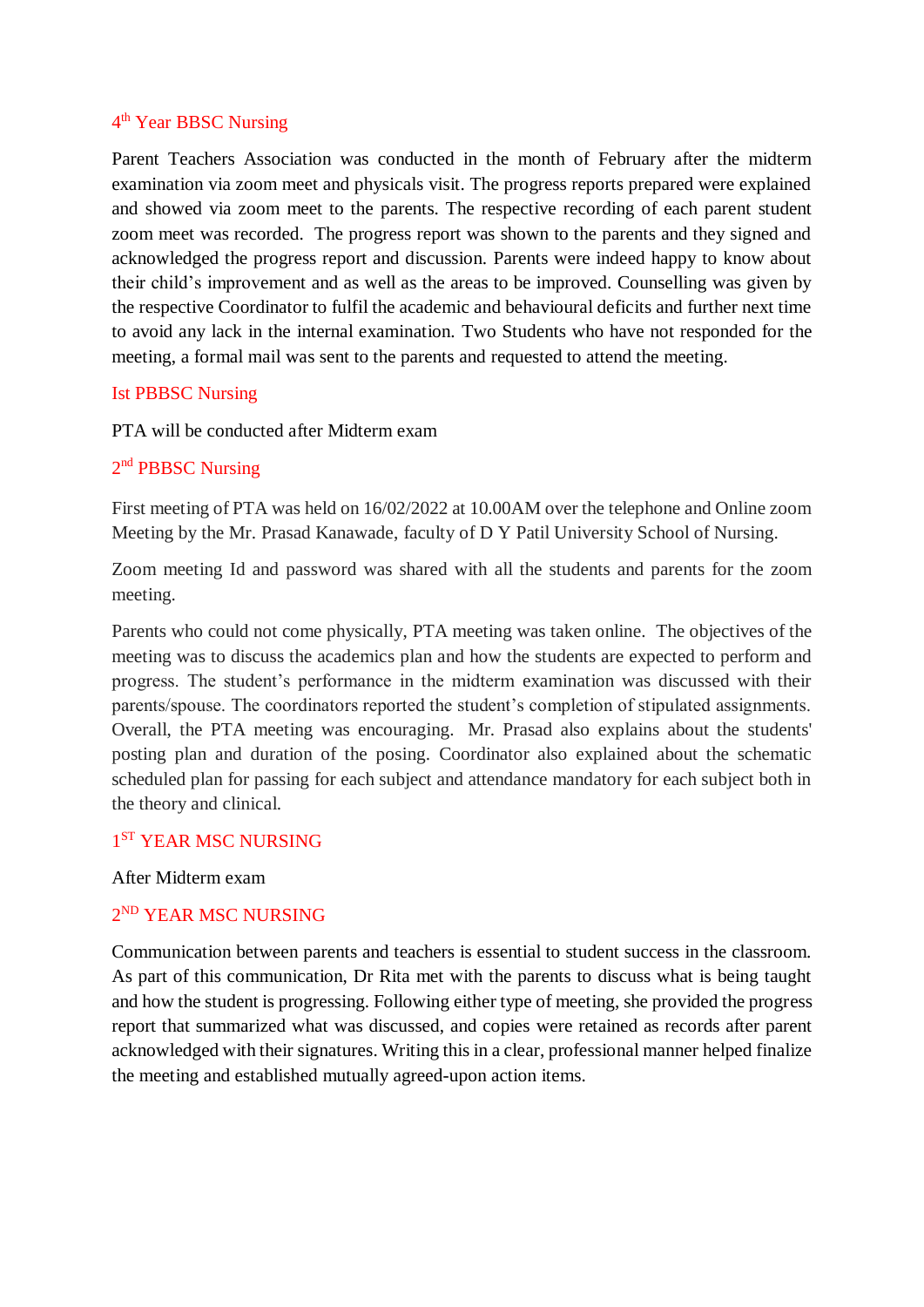

**FOUNDER CHANCELLOR: PADMASHREE DR. D. Y. PATIL Recognized by DMER, Indian Nursing Council & Maharashtra Nursing Council D. Y. Patil Vidyanagar, Sector-7, Nerul, Navi Mumbai – 400 706. Telephone No: 022-30965816, website: [www.dypatil.edu](http://www.dypatil.edu/) \* Email: [nursing@dypatil.edu](mailto:nursing@dypatil.edu)**

# *REPORT ON PARENT TEACHERS' ASSOCIATION MEET OF IV YEAR BASIC B.SC NURSING*

# **NOTICE AND AGENDA FOR PTA MEETING ON 28/10/2021**

**27/10/2021**

## **NOTICE**

All the II Year Post Basic B.Sc. Students and Parents,

The PTA meeting will be held on 29/10/2021 at 12:30 pm, online to transact the agenda. The

parents and the students are requested to be present online positively on time. The ZOOM link is

attached.

Join Zoom Meeting

https://zoom.us/j/95780022924?pwd=UGdKSEx1aW4rWXVEd2l0aEtPRFk2Zz09

Meeting ID: 957 8002 2924

Passcode: 735039

https://zoom.us/recording/detail?meeting\_id=CJcd++VMRPCojuep3iSljg==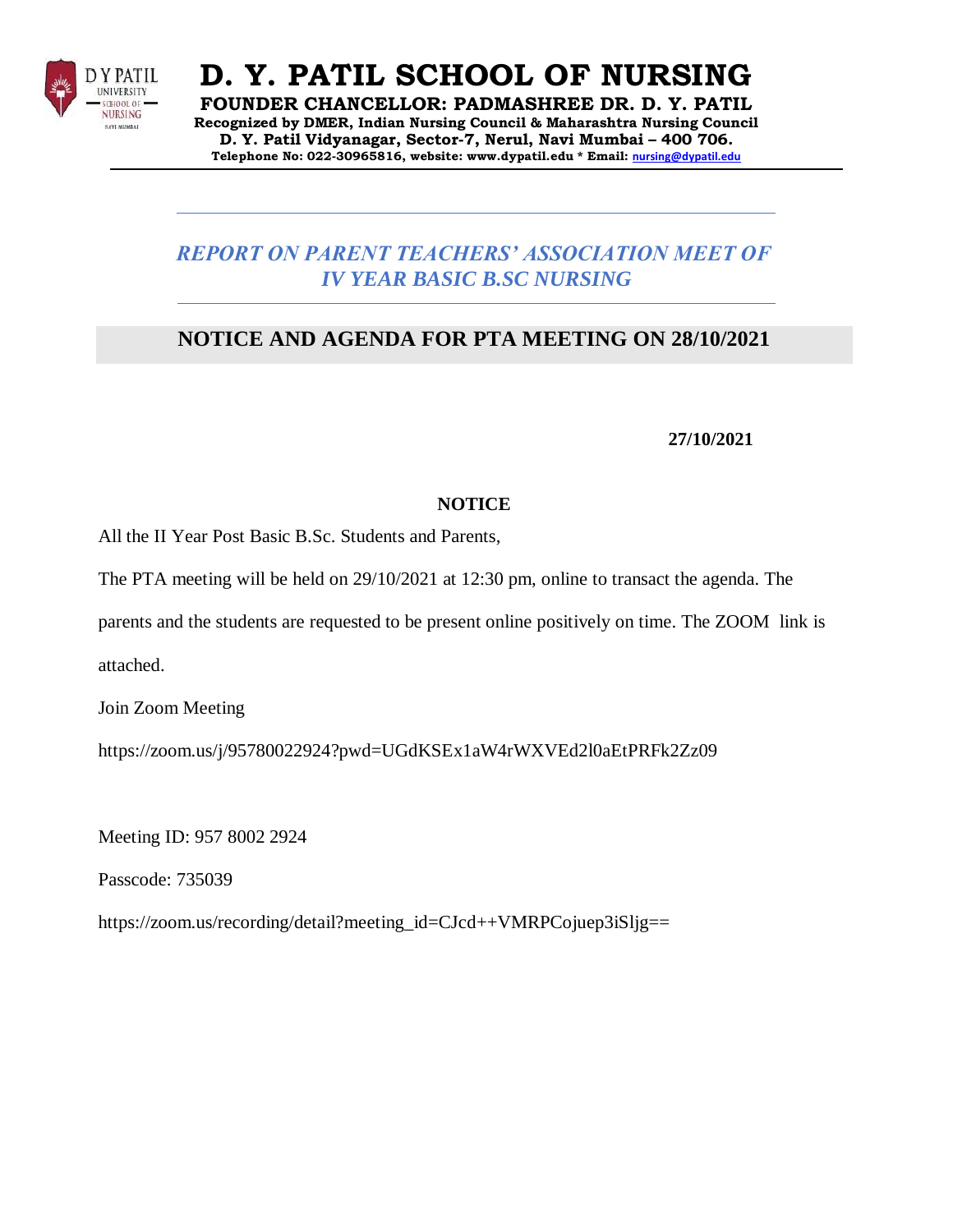

**FOUNDER CHANCELLOR: PADMASHREE DR. D. Y. PATIL Recognized by DMER, Indian Nursing Council & Maharashtra Nursing Council D. Y. Patil Vidyanagar, Sector-7, Nerul, Navi Mumbai – 400 706. Telephone No: 022-30965816, website: [www.dypatil.edu](http://www.dypatil.edu/) \* Email: [nursing@dypatil.edu](mailto:nursing@dypatil.edu)**

The following agenda were discussed with the parents along with students of academic year 2021-

2022 .

- 1. Introduction of the class coordinators and other faculty dealing with subjects
- 2. Orientation and Detailed explanation on master rotation plan 2021-2022
- 3. Explanation on theory subjects and clinicals
- 4. Leave Policy and continuation of code of conduct.
- 5. Industrial Visits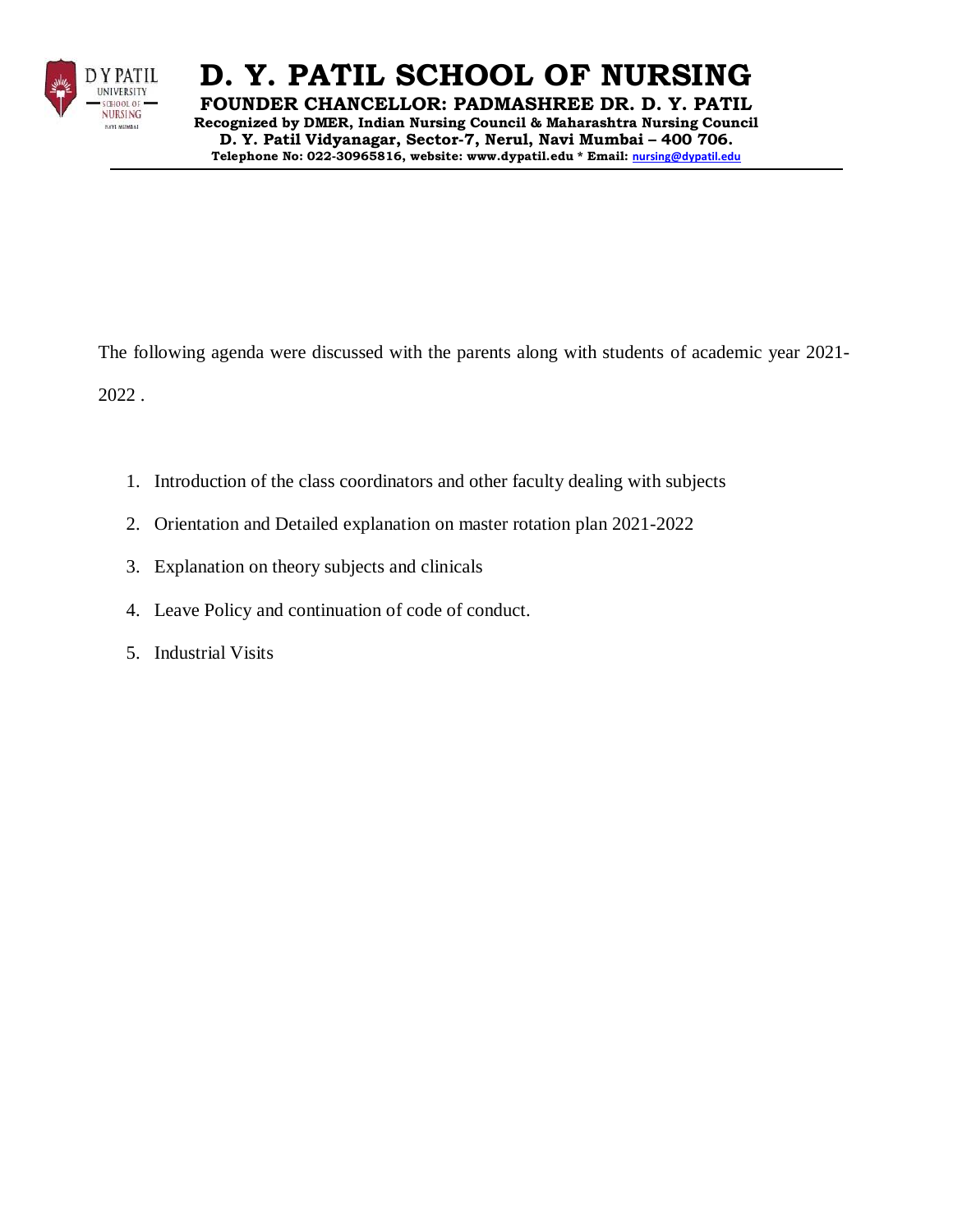

**FOUNDER CHANCELLOR: PADMASHREE DR. D. Y. PATIL Recognized by DMER, Indian Nursing Council & Maharashtra Nursing Council D. Y. Patil Vidyanagar, Sector-7, Nerul, Navi Mumbai – 400 706. Telephone No: 022-30965816, website: [www.dypatil.edu](http://www.dypatil.edu/) \* Email: [nursing@dypatil.edu](mailto:nursing@dypatil.edu)**

#### **Faculty Coordinator:** Mr Prasad Kanawade , Associate Professor, DYPUSON

The meeting started at 12.30 pm online at google meet.

| <b>Agenda</b>                                                                                       | <b>Discussion</b>                                                                                                                                                                                                                                                                                                                                                                                                                                                                                                                |
|-----------------------------------------------------------------------------------------------------|----------------------------------------------------------------------------------------------------------------------------------------------------------------------------------------------------------------------------------------------------------------------------------------------------------------------------------------------------------------------------------------------------------------------------------------------------------------------------------------------------------------------------------|
| 1. Introduction of the class<br>coordinators and<br>other<br>dealing<br>faculty<br>with<br>subjects | The class coordinator Mr. Prasad Kanawade welcomed<br>all the parents and students for joining the online<br>orientation meeting<br>The Class coordinator introduced himself to all and also<br>introduced on the other faculty who are going to deal<br>with subjects<br>The Coordinator explains the importance of orientation<br>meeting and how many would be conducted in an<br>academic year.                                                                                                                              |
| Orientation and Detailed<br>2.<br>explanation on<br>master<br>rotation plan 2021-2022               | Coordinator shared the screen of Master rotation plan<br>2021-22 during meeting and explained them clearly<br>about how the entire year works on with the<br>requirements as per the INC Curriculum.<br>He explained about clinical and research aspect with the<br>parents.<br>$\overline{\phantom{a}}$ He also explained the hours recommended by INC and<br>what DYPUSON provides.<br>$\overline{\mathbf{H}}$ Mr. Prasad discussed about the holidays available and<br>in relation to midterm, prefinal and final examination |
| 3. Explanation on<br>theory<br>subjects and clinicals                                               | Class coordinator explained about the theory subjects<br>and clinical hours throughout the year<br>$\overline{\text{+}}$ He also explained about the various assignment<br>accomplishment for their internal assessment<br>He also said as per INC rules the students have to<br>possess 80% attendance in both to be eligible to write<br>the exam, but for the completion of course it should be<br>100%.                                                                                                                      |
| 4. Leave Policy                                                                                     | The class coordinator explained the parents as per INC<br>rules, no leaves are sanctioned for students unless it is<br>emergency. If in case the student takes leave it has to be<br>compensated after makeup duty.                                                                                                                                                                                                                                                                                                              |
| 5. Industrial Visits                                                                                | The class coordinator also explained on industrial visit<br>during Second Year Post Basic B.Sc. Nursing.                                                                                                                                                                                                                                                                                                                                                                                                                         |